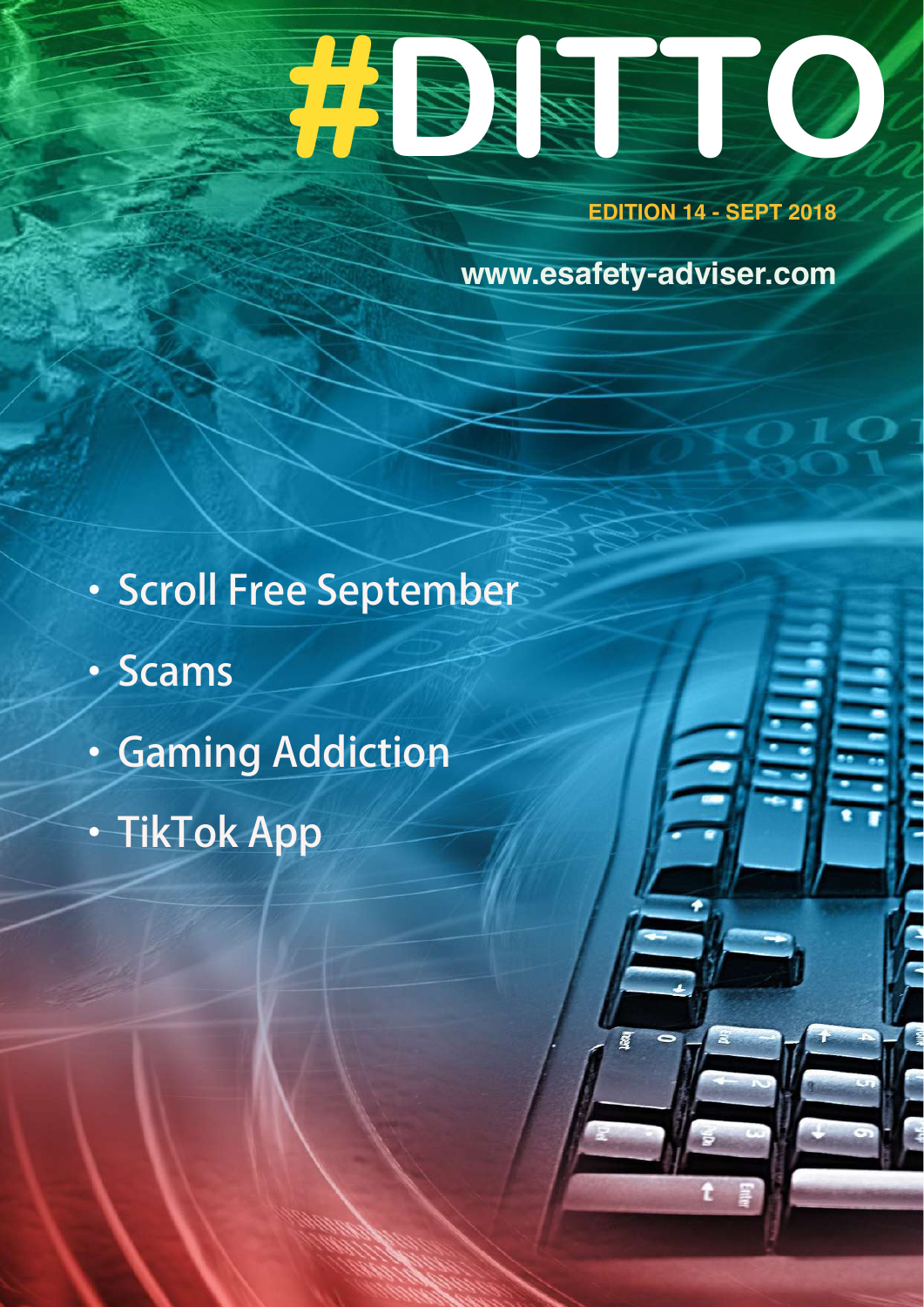

**Hi there, I'm Alan Mackenzie.** 

I'm an independent consultant specialising in online safety, specifcally within education to children, young people, schools and other organizations, and parents.

I'm a strong believer that technology, for the most part, is neutral; behaviour is the most important aspect.

To understand behaviour, we have to be a part of children's lives in order to understand what they're doing with technology and why.

We have to be curious and guide them to realise the wonderful opportunities that the online world gives to all of us, and be there to support them when they need it.

## Contact Alan

- C 01522 25 30 88
- www.esafety-adviser.com
- alan@esafety-adviser.com
- v twitter.com/esafetyadviser
- f facebook.com/esafetyadviser

# **Foreword from Alan Mackenzie**

Hi and welcome back to a new school year. What a summer we had, wasn't it glorious?

I've probably mentioned before, for my summer holidays my wife and I always drive up to the Scottish Highlands. I'm lucky enough to have visited dozens of different countries around the world from a previous career, but nothing has ever beaten Scotland for its isolated beauty, wildlife and empty golden beaches.

We choose a different area every time we go up and are always sad to leave. This year we went up to the Isle of Mull; specifcally we wanted to go up for the wildlife, in particular the white-tailed sea eagle. Capturing this amazing bird on my camera has been on my wish list for many years, and I wasn't let down when I went out on the boat trip. I managed about 50 photos, of which 6 were in focus (not easy with a fast-moving bird and a rocking boat) so I was really happy.



I also purchased a drone to take up as well, but sadly the weather wasn't with us, I only managed to launch it twice. However the videos I got from those two short flights are memories we will treasure forever.

What we can do with technology these days never ceases to amaze me. I love it! I hope you managed to get away, or at the very least had the opportunity to chill out ready for what I think will be an interesting year for online safety.

Alan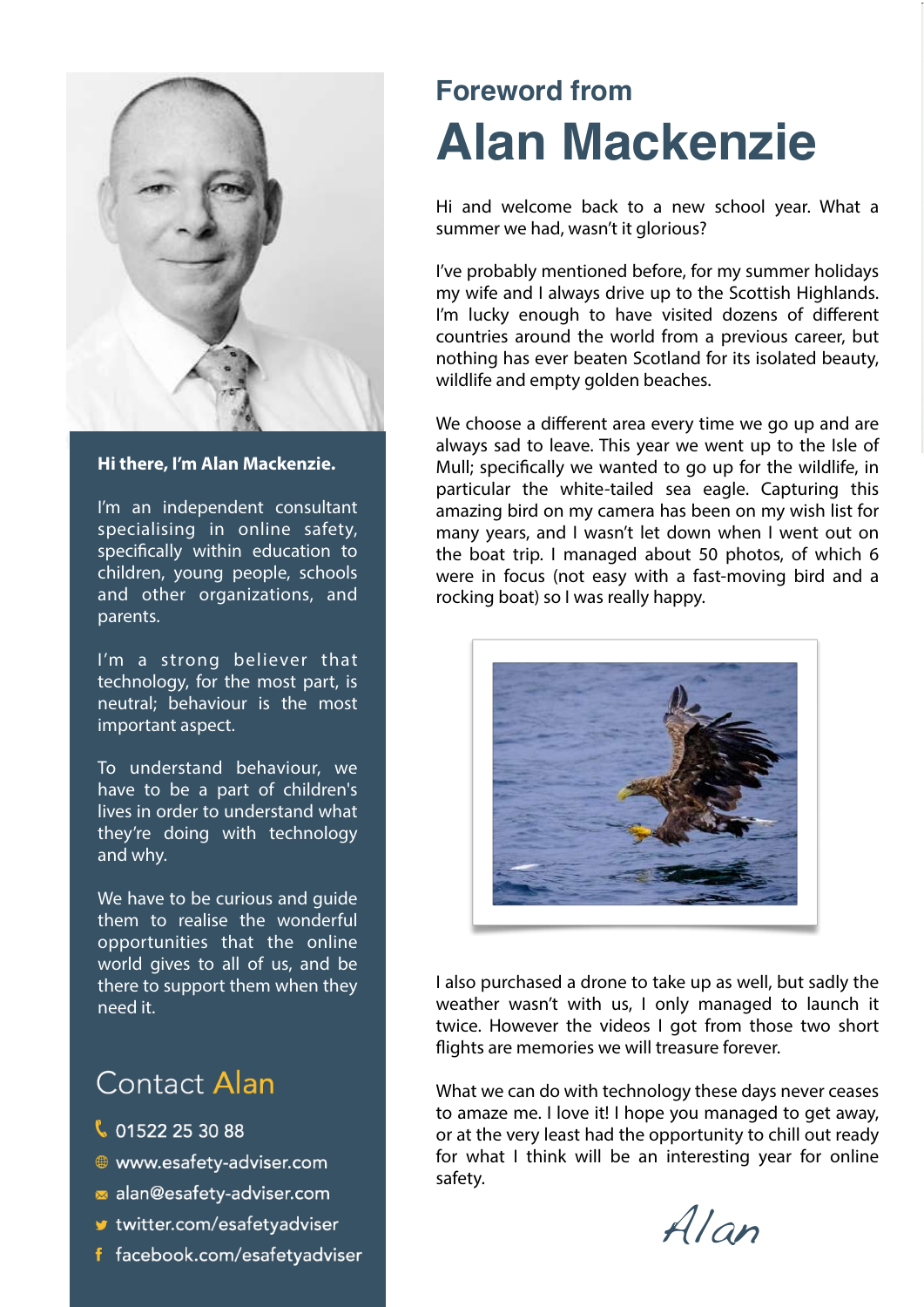### **#DITTO Junior**

There is no #DITTO Junior this month due to this being the first newsletter after the summer break. but it will hopefully be back in October. Please ask your students if they would like to write a short article, or perhaps your digital leaders could undertake a poll?

#### **Here's a few ideas for your to consider:**

- What are your favourite apps; why and what do you use them for?
- Do you think technology companies should take more responsibility for the content on their platforms, or should it be up to the people using the platform?
- Do you think games are over-rated? For example, Fortnite is for  $12+$ , GTA is for  $18+$  but many ignore these age ratings. Why?
- France is going to ban mobile phones in schools. What do you think? Research the reasons why France is introducing a ban and give your thoughts.

### Save the Date

### Ofsted - Inspecting Safeguarding

Ofsted have updated the "Inspecting" Safeguarding in Early Years, Education and Skills Settings" handbook. The document can be downloaded HERE and there is a wonderful summary from Rebecca Avery (Kent County Council) HERE.

There's a very good summary of the additions from Andrew Hall [HERE](http://bit.ly/dittoah)

and a good summary of changes from SEA Inclusion HERE

### Safer Internet Day 2019

Every day is a safer internet day, but the day to celebrate this is:

Tuesday 5th Feb 2019

### **DID YOU KNOW?**

Instagram is now a word in the U.S. Merriam-Webster Dictionary:

Instagram  $-$  to post a picture to the Instagram photo-sharing service.

Instragrammable - to snag an Instagrammable moment.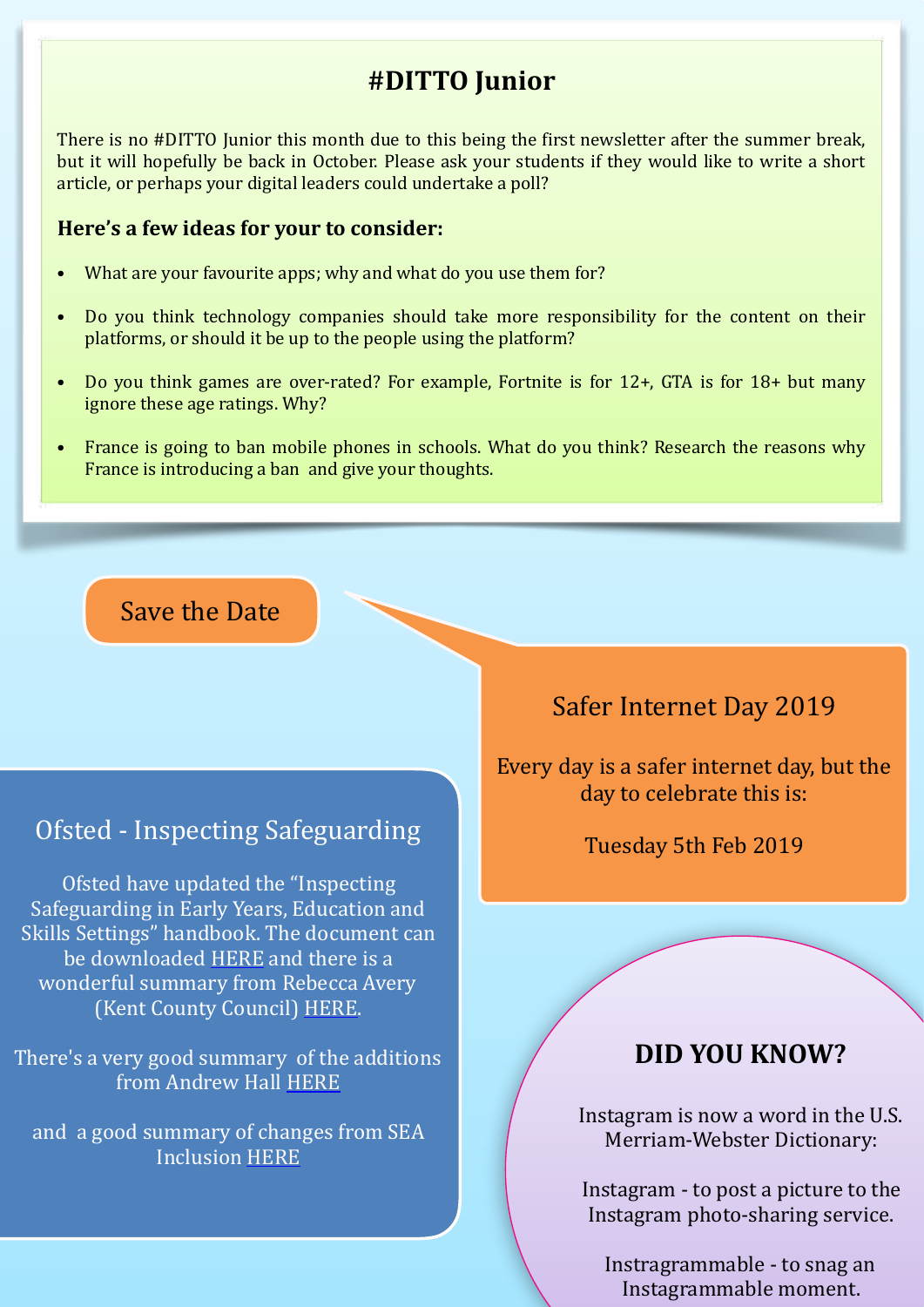# **#ScrollFreeSeptember**

When I first started seeing the hashtag for Scroll Free September I did what I usually do, my eyes went up in the eye sockets, a yawn and a shake of the head. Perhaps it's an age thing, I'm definitely starting to become a glass-half-empty type of person.

### **What is #scrollfreeseptember?**



It's an idea from the Royal Society for Public Health here in the UK,



quote - a unique opportunity to take a break from all personal social media accounts for 30 days during September - unquote.

I'm not a fan when it comes to this type of thing, it's making an assumption that we're all the same, that everything is black and white, that we all use social media (or technology in general) in the same way, and that we're all at risk of harm, specifically mental health issues through overuse of social media.

But we come back to that age old argument, "What is overuse?"

If something has taken over your life, if it is having a negative effect on your social life, your profession, your education or any other everyday common activity then fair enough. But the first thought that came to my mind was, "What about those that have a genuine reliance?" For example those with poor mental health who rely on social media for support and guidance, those who are physically isolated, and so many others.

Almost daily we see a new report saying how teenagers in particular are so anti-social now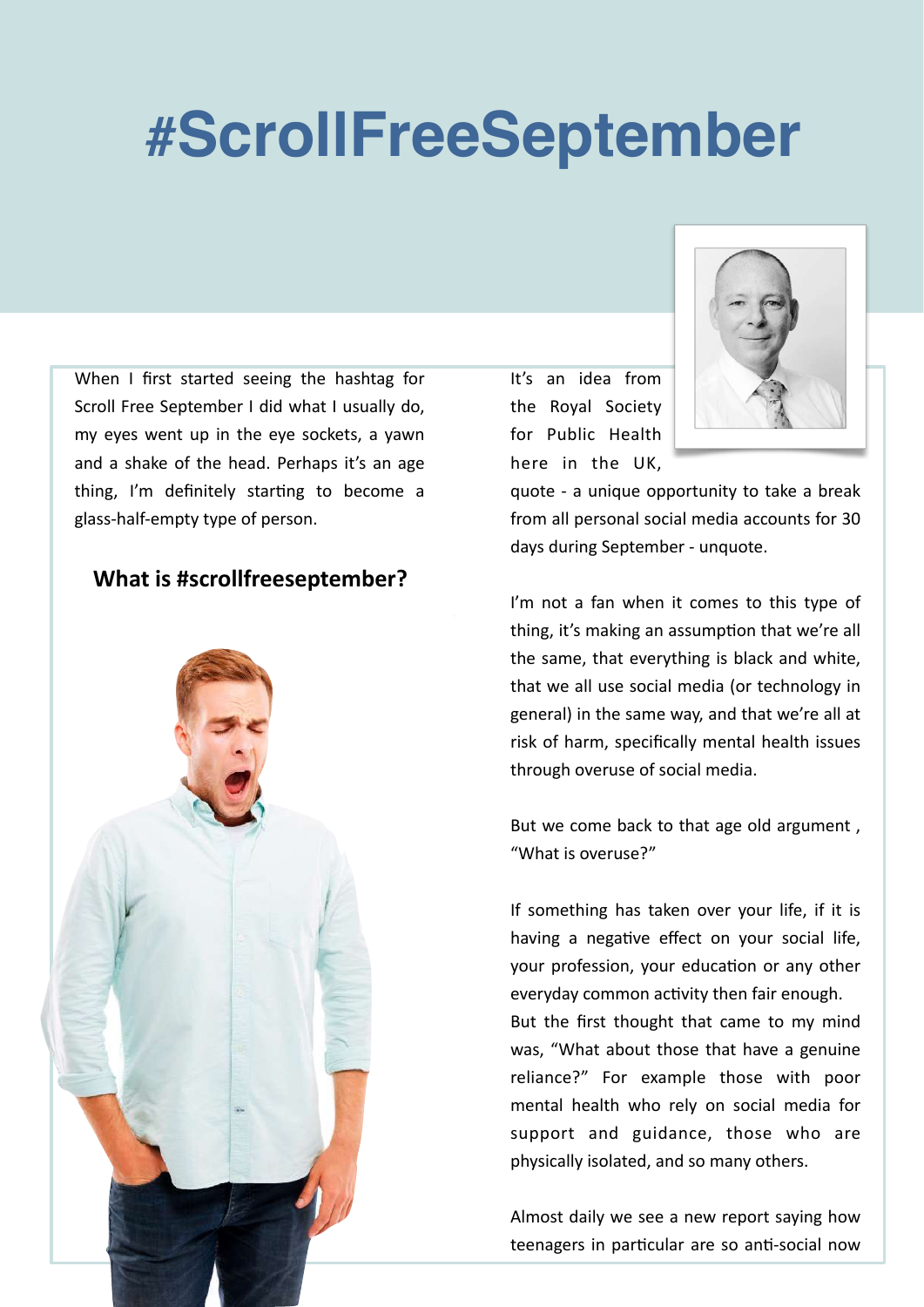compared to when we were younger. Is that really true? If teenagers are continually connected to and talking with their friends via their devices, doesn't that make them more social than we were? Just because they're doing it differently, does that make it wrong?

Think back to when you were a teenager; if you had access to all this amazing technology and always-on connectivity to your friends would you use it in the same way that teenagers do now?

Some will agree, some won't, nothing is ever black and white, and that's what  $concerned$  me about this new initiative

It probably sounds as though I'm advocating that there's nothing wrong with a reliance on technology as opposed to real-world, physical activities. I'm not, balance is everything, and I'm fully aware that for a minority, the balance is in the wrong direction

| <b>COLD TURKEY</b>                                         |                                                                                | <b>SOCIAL BUTTERFLY</b>                                 |  |                                                                   |                                                             | <b>NIGHT OWL</b> |  |
|------------------------------------------------------------|--------------------------------------------------------------------------------|---------------------------------------------------------|--|-------------------------------------------------------------------|-------------------------------------------------------------|------------------|--|
| Give up all personal social<br>media accounts for 30 days. |                                                                                | Take a break from social media<br>at all social events. |  |                                                                   | Take a break from social media<br>every evening, after 6PM. |                  |  |
| <b>BUSY BEE</b>                                            |                                                                                |                                                         |  | <b>SLEEPING DOG</b>                                               |                                                             |                  |  |
|                                                            | Take a break from personal<br>social media accounts when in<br>school or work. |                                                         |  | Give up social media in the<br>bedroom and improve your<br>sleep. |                                                             |                  |  |

After my initial internal rant I had a closer look at the #scrollfreeseptember campaign, and I'm happy to report that I'm eating my words, because it's not as bad as I'd first thought.

It's worth noting that I recognise my own behaviours: I'm a terrible procrastinator and turn to social media more often than I should; I check various accounts first thing in the morning and throughout the day, I do it when I'm out socialising and much more.

I know that I could get more done and I know that I waste a lot of time.

Rather than a one-size-fits all, there are 5 plans in #scrollfreeseptember as you can see above.

I quite like this, it takes into account a number of different situations and scenarios and I think could be a good idea for us all (adults and children) to give a bit of thought to, and not just for September.

This month I'm going to be a butterfly. What will you be?

http://bit.ly/rsphscroll

*Alan Mackenzie*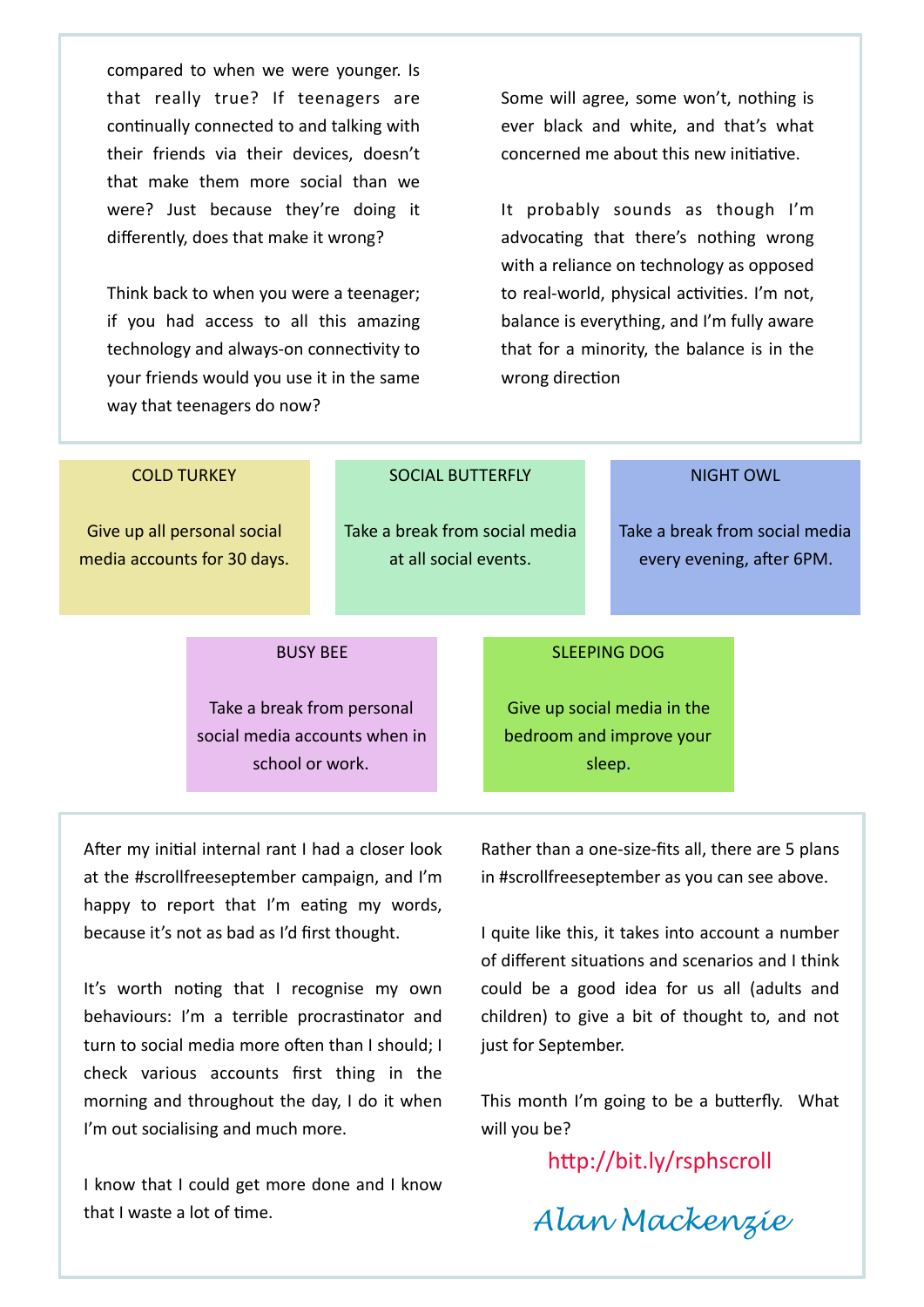

In lessons with children of all ages, we tell them to be careful with the information they post online. We mainly talk about this from a safeguarding perspective, but there are other reasons too, privacy being the big one.

Under that umbrella of privacy there are dozens of different aspects, and people using your information for their own gain is a fastgrowing concern.

I noticed it when I was on holiday. A text to my mobile phone thanking me for signing up for a particular service (in this case Learn Spanish) and that my mobile phone account would be debited by just under £10 every Friday 

### $"$  WHAT??  $"$

That's not what I really shouted, you can probably imagine the real words I used. I checked my bank account and sure enough money had been taken. I decided to wait until I was back from holiday to investigate, but in the meantime I texted STOP, which is what the premium-rate text said to do if you didn't want to continue with the subscription.

On returning from holiday, more money had been taken. It appears the word STOP actually meant "feel free to take some more."

I was fuming. I consider myself pretty savvy to scams of this nature, but for the life of me I couldn't work out what I had done, if anything at all. Commonly it's clicking on a link or an ad, but for them to know who I am, send me a text and take money from my account required more than just clicking on a link. on a link.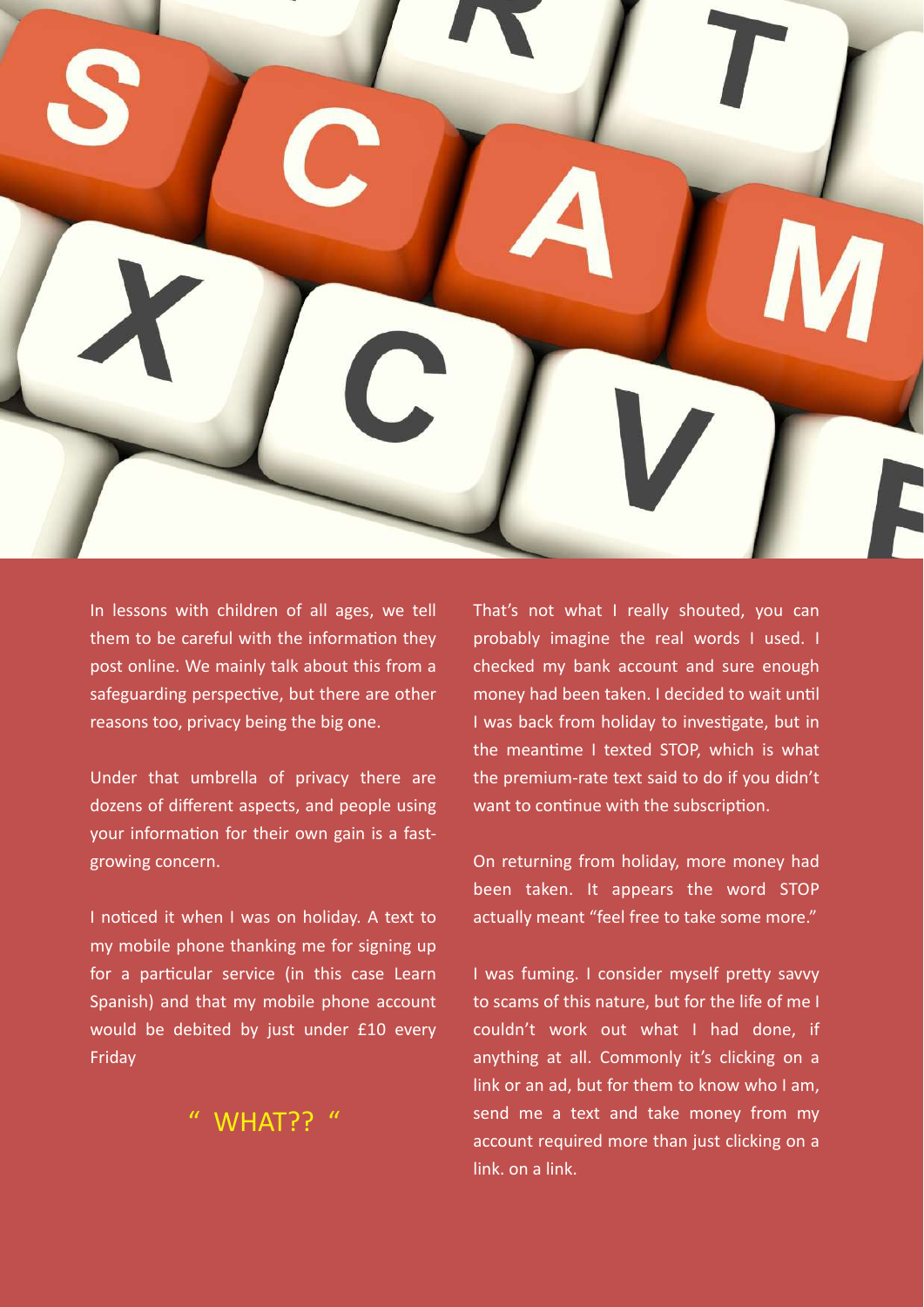### Or did it?

To be honest I'm not sure. If I had clicked on something legitimate I would have had to verify my details and at the very least clicked some sort of submit button?

I scoured the Internet for help with this one and there's a limited amount of information. Plenty of people have been caught out by the scam but no-one seems to be able to give a conclusive answer as to what may have happened.

Even more disturbing, it's likely that I've clicked on something via my mobile phone, which is how the scammer knows my mobile number, but how did they know my bank details? According to some reports online, it appears the mobile phone company gave the details to the scammer as they are allegedly a legitimate business renting the premium rate 5-figure number. 

Quite honestly the mind boggles. A phone call to the mobile phone company was useless, as far as they are concerned it was legitimate, I must have clicked on something and given my information away.

#### Of course, how silly of me!

I did some searching and found that the premium-rate 5-figure mobile number that sent me the text is used by a number of different companies. By a process of elimination I was able to find the company I needed. Their website is appalling with no information, but there was a phone number so I rang a number of times. No answer repeatedly. I sent emails. No answer. I found other phone numbers online. Nothing! 

It was time to search for personal information.

Legitimate companies are required to register with Companies House. Anyone can look on Companies House and, for most businesses, it will tell you the name of the Directors. Perfect.

To cut a long story short, it was easy to find information on this person including his real email address. By this time I was in a seriously bad mood, however the email I sent to him was polite and to the point, informing him what had happened, that I believed he was scamming people, and the action I was going to be taking unless I got an immediate refund and explanation as to how he got all my details.

The actions I mentioned were:

- 1. Contact Action Fraud.
- 2. Contact the PSA (Phone-Paid Services Authority) and file a complaint.
- 3. Take him to the small claims court.

Surprisingly, less than 10 minutes after I pressed 'Send', I received a reply with an apology and a promise of a refund, **but no explanation**.

I despise these people from every pore of my body; it was only £20 which I eventually got back, but it could have been hundreds, even thousands. These people prey on the vulnerable to bolster their own bank accounts and couldn't care less about anybody else. I was lucky, I knew what to do, but many people don't.

You may be wondering what the point of this post is.

Firstly, scams and fraudulent activity is getting bigger online, and the criminals are getting better at what they do. These people couldn't care less who they prey on. I was lucky, I managed to find information that I could use.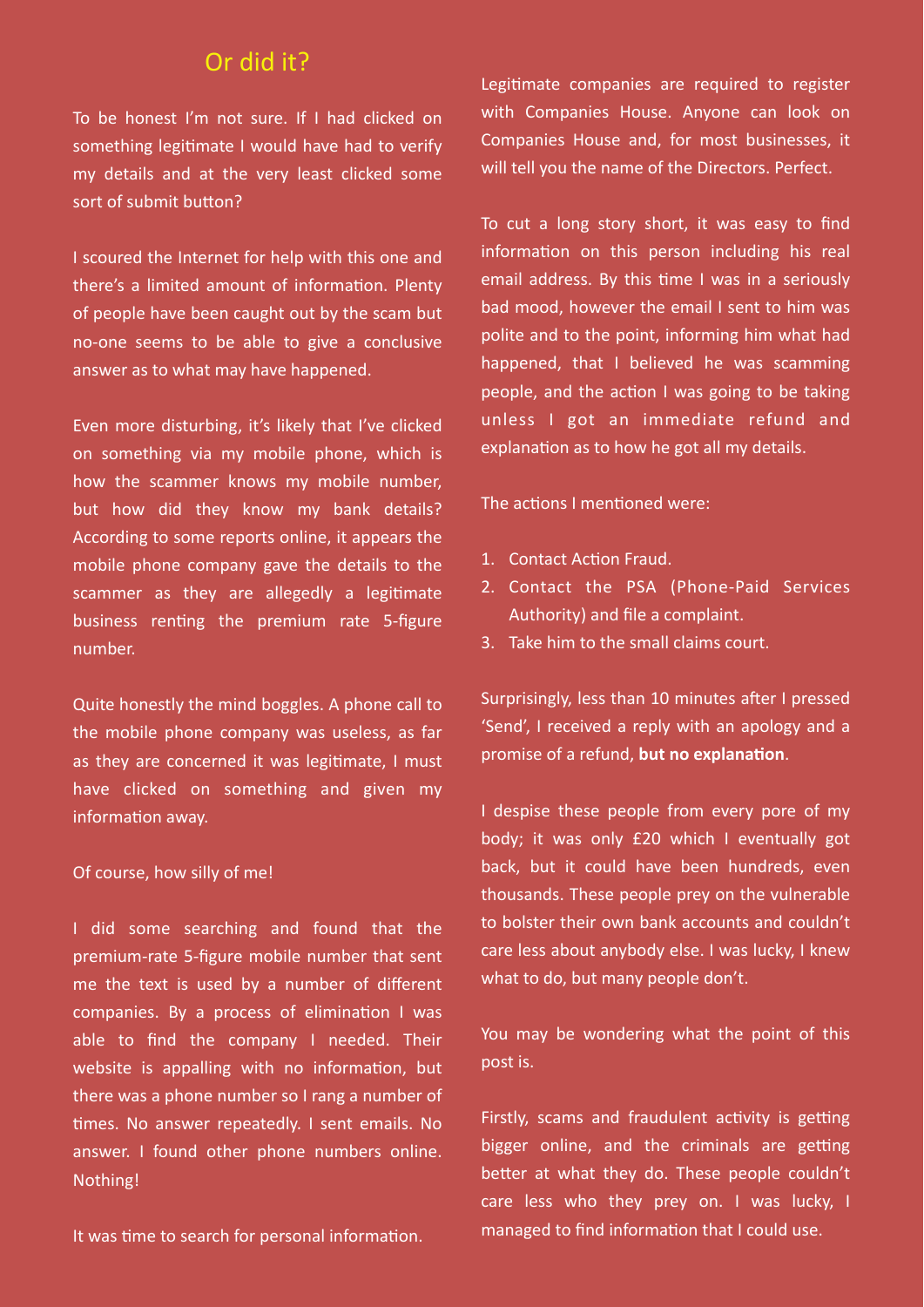This is a rarity. It may well be that this is a legitimate business (especially if they're registered with Companies House) but what they are doing goes well beyond any ethical boundaries. 

Being vigilant about what we are clicking on is good advice, but it doesn't always work, and if mobile phone providers are not properly vetting the businesses they allow to use these premium services then this sort of thing is going to get bigger. 

#### **Advice**

Knowing what to do and where to go is the best advice I can give you.

Firstly if something does happen, Google it. I guarantee that you're not the first person it has happened to and there will already be lots of advice out there.

Secondly, report to Action Fraud. Whether anything gets done I don't know, I imagine they are massively under-resourced, but if it's a common scam the more reports they get the more likely they are to investigate.

If it is something that happened on your mobile, such as an unexpected charge, and you're not getting anywhere with your mobile operator, report to the PSA [\(www.psauthority.org.uk\)](http://www.psauthority.org.uk). There is also a 'number checker' facility so you can check to see if they're already aware, and if so it gives you the name of the company and their address.

There is lots of personal information online. Sometimes you have to use that to your own advantage using some simple investigative skills.

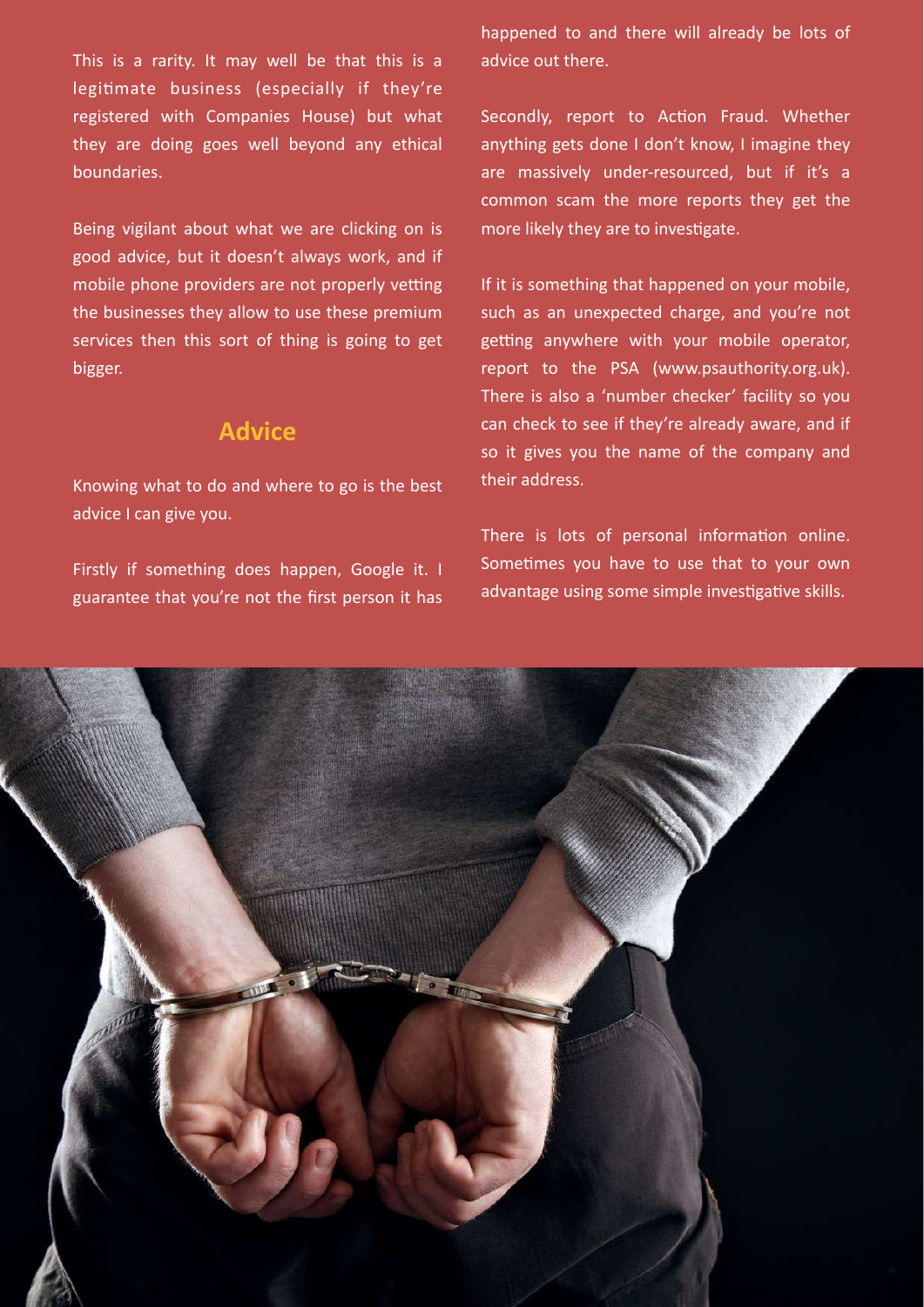# **Gaming Addiction**

Catherine Knibbs (BSc, MBACP (Accred), UKCP Adult Psychotherapeutic Counselling) is a child/adult trauma therapist and author. She is the leading researcher on cyber trauma in the UK, specialising in online abuse in all forms and provides consultancy, education and training on this topic.

Web: [www.cybertrauma.com](http://www.cybertrauma.com) Twitter: @nibzy

The topic that's hot on everyone's radar at the moment. The media has no doubt brought you many fears about your child being addicted and with recent events such as Jacksonville you have possibly found yourself reading about how violent video games 'produce' violent children/people.

I am an advocate of games for good. I use them in psychotherapy and so in this edition I thought I would talk to you about the myths and spin that often accompanies video games, computer games or Internet games and how and why having a critical eye can help you sieve out the muck from the gold.

First of all I'm going to introduce you to another brain concept. This time it is how the brain works under fear, namely that which the media and scaremongering talk in the school yards imbues.

So if you have read some of my articles before you will know I like to simplify neuroscience so you can understand and apply it to your life. The brain is an interpreter of information that comes in varying formats, namely from our environment and body. Its main function is to keep us alive. In Neanderthal

times this was h o w t h e y survived and p a s s e d o n 

their genes so that you and I could be here today.

This is how it worked then and does now:

Behind the Neanderthal man was a rustling sound. He has a few options here

- 1. Run away and be safe from what could be a tiger wanting to eat him for tea or indeed a leaf rustling.
- 2. Don't run and risk the leaf actually being the tiger and 'gulp', no more Neanderthal.

And so our brains from many years ago have not changed so much since then. We jump, run and startle to keep ourselves alive and it works because "Its better to be safe than sorry?"

However, in 2018 we don't need to run from tigers, mostly. But we do need to pay attention to the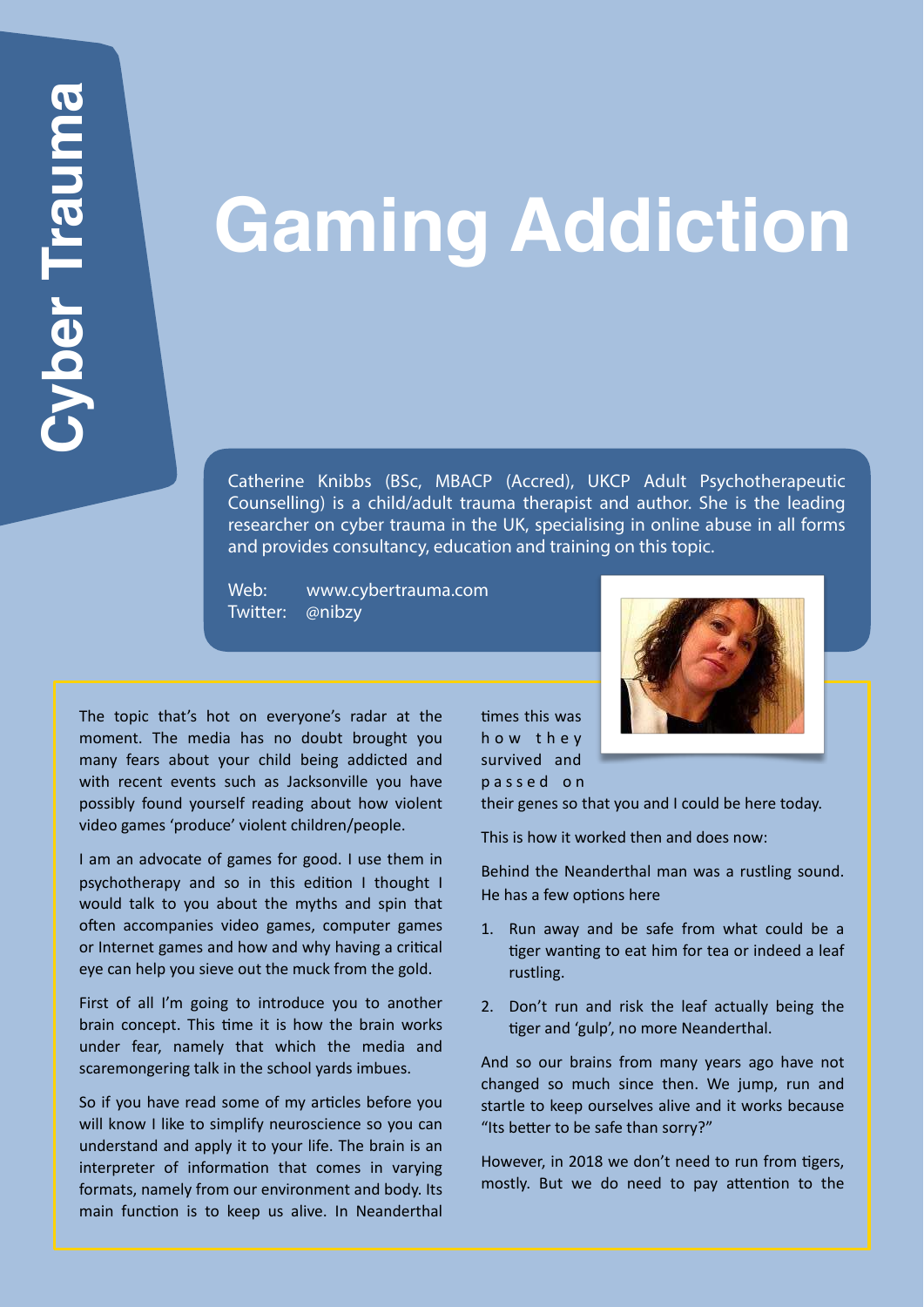things that are threats. Such as; money, job security, buses, trains and bad news.

Welcome to 2018 and the gossip that keeps you wary, on edge and terrified that your child is going to 'be addicted', 'become violent', 'have irreversible brain changes' (yes this was recently spouted in Australia) and "your eyes will go square watching TV." Remember that one?

So here's what happens with the science behind this idea. The media, teachers or parents in the yard don't tend to spend many of their waking hours reading research papers (I find this activity so much fun so I can tell you, you may not actually get anything done if you did. These papers are long and sometimes boring and have lots of statistics in them). So, they look to someone who has interpreted the research. This can often be done badly by non-scientists and even long term researchers if it is not their field of expertise and they do not understand gaming.

Herein lies a major issue: The bodies who have deemed that Gaming Disorder is a thing (which it really isn't), have no experience of gaming, do not understand video games, nor do they have in-depth knowledge of family lives around gaming. That's where the clinician's come in, of whom very few do research. (I know I am quite on my own here in the U.K. and so I have to look to the U.S. for support and further evidence).

And so the 'hype' and 'myths' around addiction and disorders are often lacking real supportive evidence, they are passed along by the media and adults who do not fully understand the terminology or symptoms of addiction, violence or aggression and so on, and because your brain has a primary function of paying attention to scary things, such as what Mr. so and so said, or Johnny's mum shared on Facebook, you begin to look towards your child for signs of these 'issues' and lo and behold I receive a call from a parent who believes their child is addicted to video games.

The research points to evidence of many of the issues not being an actual thing and here is some of that research, through easy to read books (I have read all so know the difference between highly academic books and ones written for nonacademics), also guests I have interviewed for my podcast Cybersynapse, which you can become a patreon of from as little as £1 per month or more and gain access to the latest conversations around cyber issues (see link at the bottom of the page).

I would suggest that parents and teachers take a look at the book "Moral Combat" by Pat Markey and Chris Ferguson for an in-depth review of violent video games having NO evidence to support that they produce violent people.

Also a book by Anthony Bean called A Clinicians Guide to Gamers and Video Games in Therapy.

Although the title suggests you need to be a therapist it's a fantastic read and explains much about gaming for you to understand (until my book is out aimed at parents)

Have a look at Geekdadgamer as he produces small snippets of videos each week to help you understand games and how to use them in your family. His videos can be found on patreon.com/ geekdadgamer 

And for those who wish to look towards the research: 

The Oxford Internet Institute - Professor Andrew Przbylski and team

London School of Economics: Professor Sonia Livingstone and team

*Cath* 

### Cyber Synapse

A podcast for parents and professionals for cyber issues.

<http://bit.ly/cysynapse>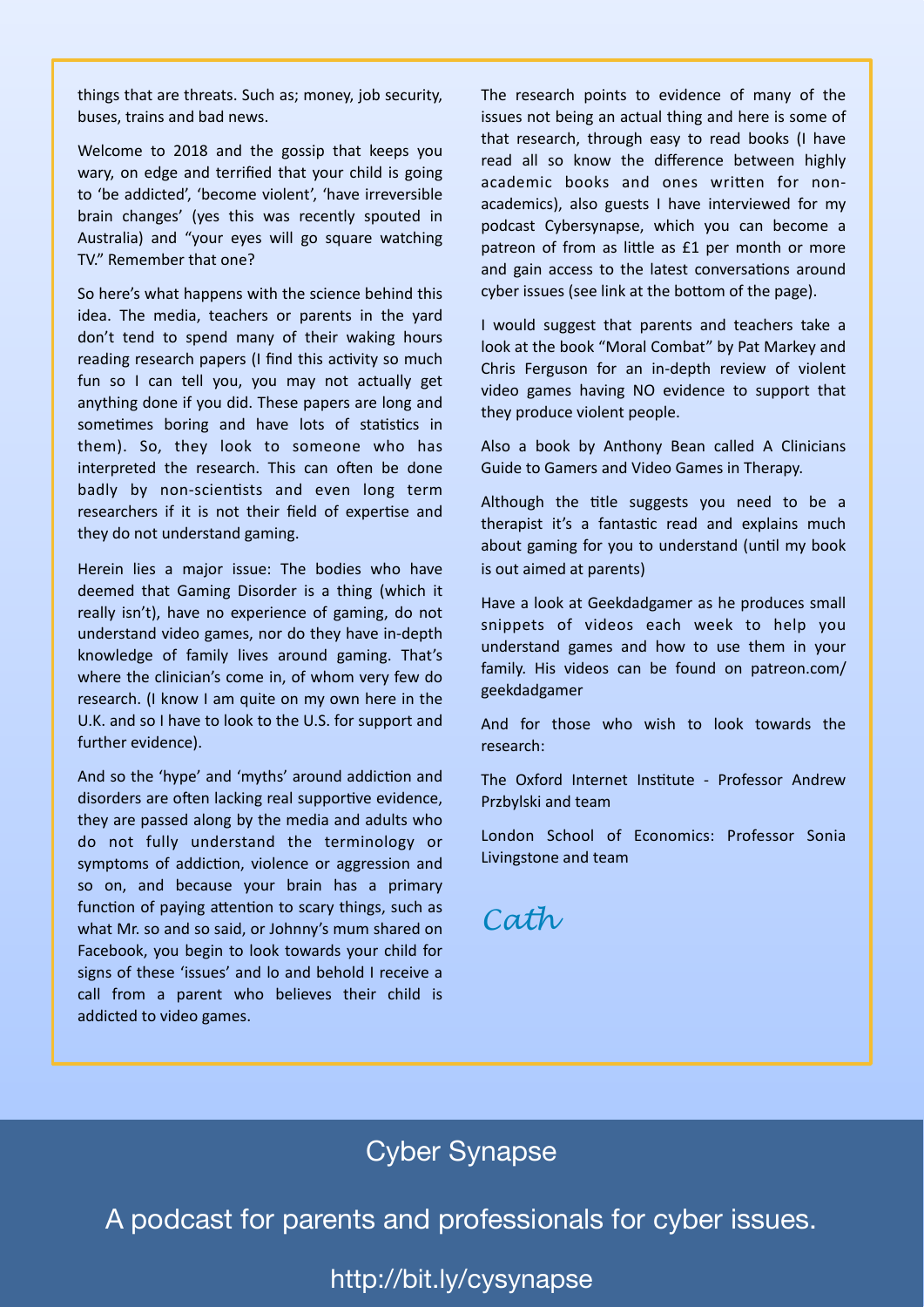

# No more Musical.ly?

### Yes and no, well, sort of.

The app has gone but the service hasn't.

Let me explain.

If you haven't heard of Musical.ly where have you been? A massively popular social media app with younger teenagers and older children.

It was released in 2014 but didn't become really popular until early 2016. Predominantly used in Europe and the U.S., it had approximately  $100$ million active users.

Essentially it's an app where you sing (lip sync) and act out to your favourite musical genres live (live streaming) and you could also upload the



videos directly to your YouTube channel.

There were two privacy settings which is fairly common, private or public, and the majority of the children I spoke to in school over the last couple of years had the setting to private.

The service has been

purchased by a Chinese company called ByteDance and in August they removed the Musically service, but before doing so they transferred all user accounts into an app called TikTok. 

TikTok has also been around for a few years but the predominant user base has been Asia with a whopping 300 million active users.

It's quite similar to Musically for the most part; a different interface but the same short-form videos that can last up to 15 seconds.

Interestingly the users aren't being combined as far as I'm aware, I initially thought they were, however it appears the app will remain a standalone app in China, maybe it's to do with the more strict censorship laws? I don't know to be honest. 

So are there any concerns?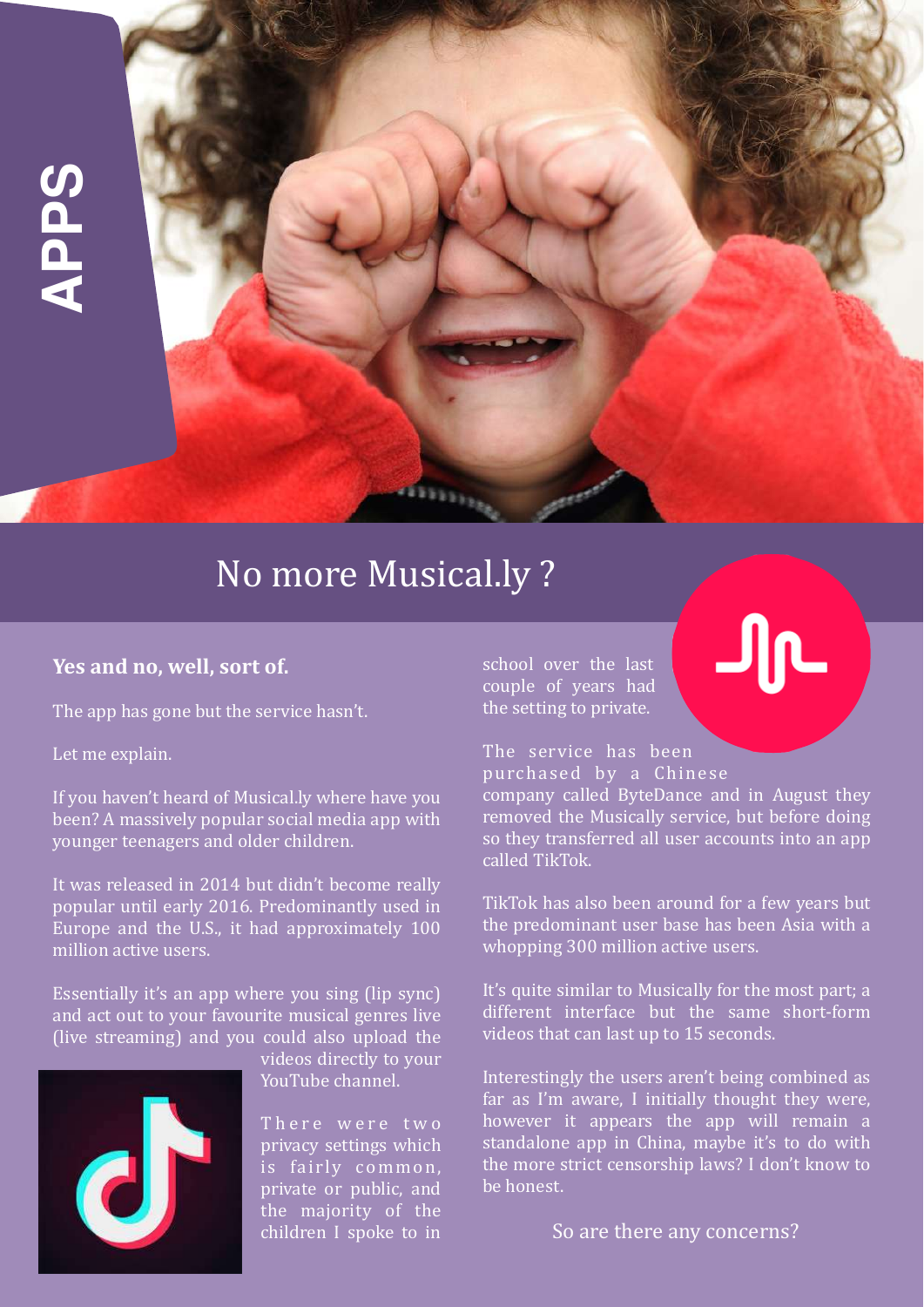As with any of these things, it isn't the app. Apps are neutral. It's the behaviour; sometimes the behaviour of our own children and sometimes the behaviour of others towards our children.

As with Musical.ly, TikTok is used for live streaming, broadcasting yourself live either to a private or a public audience. Musical.ly was mainly about lip-syncing but TikTok is more than that, it describes itself as a 'global video community, making it easy for you to watch awesome short videos and make your own videos', but on the vast majority of the accounts I've looked through it's acting out or syncing to music.

If you have seen past issues of #DITTO you'll be well aware of the concerns over live strea

Since early 2017 this has become an emerging issue whereby sexual predators are using apps such as this to contact children.

Just before the summer break the IWF (Internet Watch Foundation) released their latest research which revealed really concerning statistics regarding children being groomed, coerced and blackmailed into live-streaming their own abuse over webcams, tablets and mobile phones.

### **Some of the highlight statistics are:**

- **•** 98% of images found were of children 13 and under.
- **28% of children were 10 or under.**
- **96% of victims were girls.**
- **96% showed a child on their own.**

We need to be careful about demonising particular apps; as I mentioned at the beginning of this article, apps/technology are neutral, it's the behaviour that is key. Any platform or service on the internet can be a target for offenders, particularly if it's popular with children, so it's important that we keep conversations going with  $c$ hildren and talk to them regularly about what is right or wrong, and what to do if something doesn't feel right.

### **CONTENT**

As with any platform like this, there's going to be content that is inappropriate. When there's hundreds of thousands of users, moderation processes can be slow and sometimes seem non-existent. 

Remember, many (most) apps are designed for children 13+. 

### **CONTACT**

### **CONDUCT**

For more information about the TikTok app see the Common Sense Media guide here: 

To see the IWF research see here: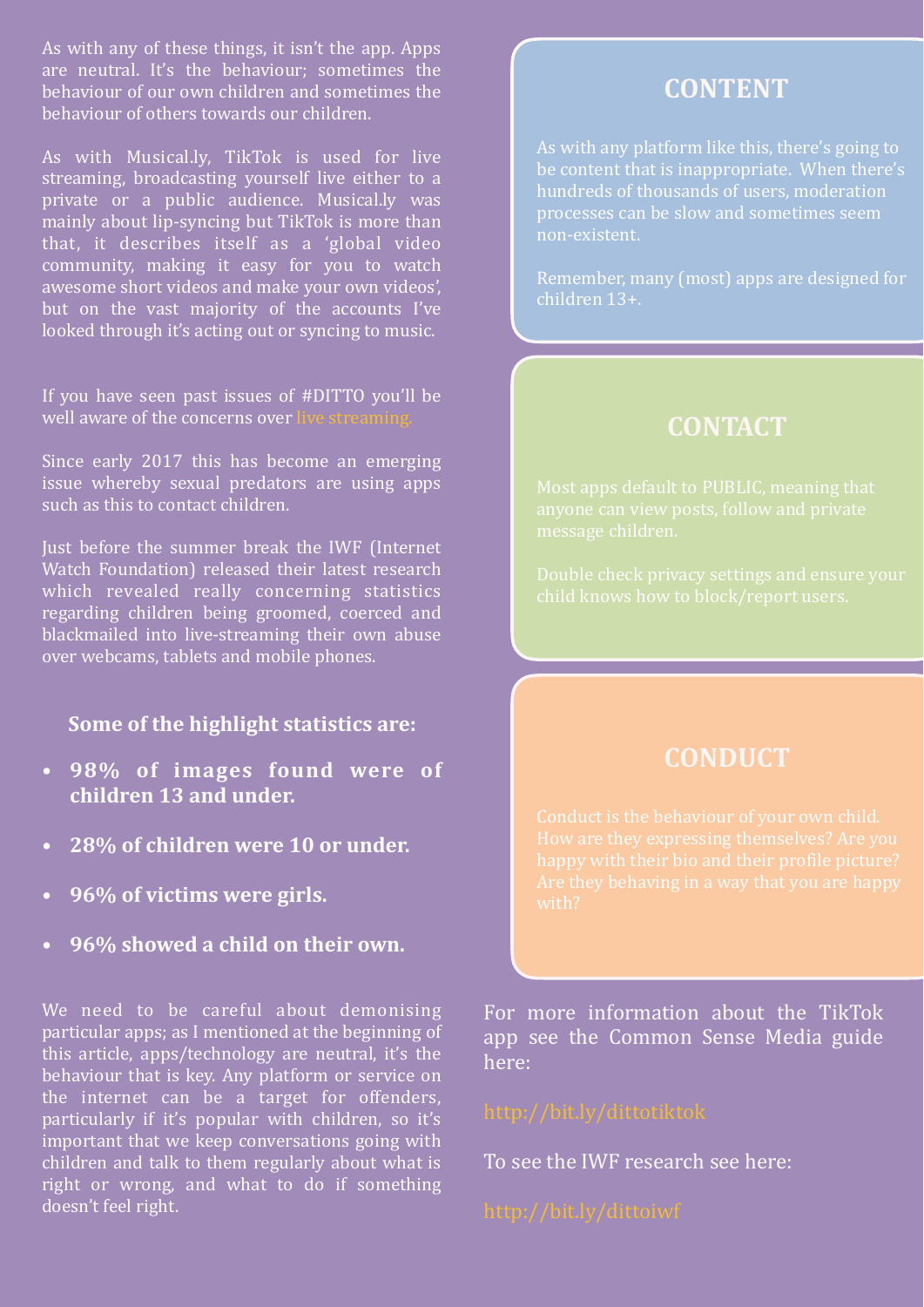# **Online Safety PRO**

### KEEPING YOU, YOUR STAFF AND PARENTS UP TO DATE

Online safety has evolved over the years into a huge area. Whilst Keeping Children Safe in Education requires staff receive regular online safety training/updates, in practice this is difficult. Annual research nationally is clear that one of the weakest aspects is staff and governor training. But what do you keep up to date with, where is that advice coming from, is it based on good research and experience, where do you find the time and resources?

New for September 2018 onwards, Online Safety Pro is here to help you with this, and more. A 1-day course being held at multiple locations, followed by 12 months of resources, advice and guidance, saving you significant time and money.



- · Training for your staff
- . Half-termly 10-minute video to keep you and your staff right up to date.
- . Training for all your governors and any new members of staff (online video training).
- · Information and advice for parents.
- · Guidance on any new or updated risks.
- · Support and guidance. Need advice? Ask away.
- risk or concern, new statutory guidance or a brilliant new free resource to use in the classroom.
- . The Online Safety Pro course is structured in a way to save you time by doing much of the work for you whilst keeping costs as low as possible.

# For more information:

### <http://www.esafety-adviser.com/onlinesafetypro>